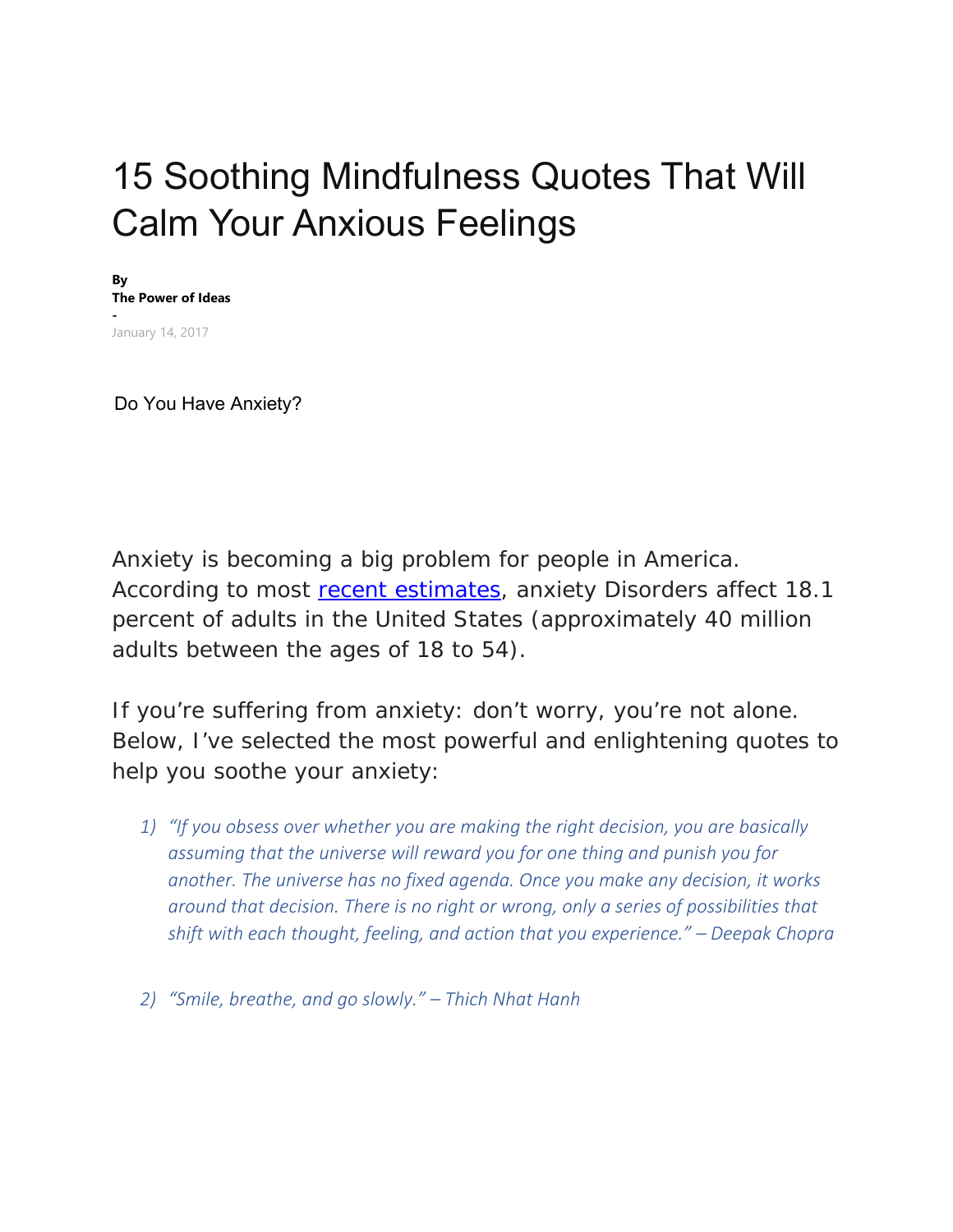- *3) "Let yourself be open and life will be easier. A spoon of salt in a glass of water makes the water undrinkable. A spoon of salt in a lake is almost unnoticed." – Buddha*
- *4) "If you gathered up all the fearful thoughts that exist in the mind of the average person, looked at them objectively, and tried to decide just how much good they provided that person, you would see that not some but all fearful thoughts are useless. They do no good. Zero. They interfere with dreams, hopes, desire and progress." – Richard Carlson*
- *5) "As a doctor, let me tell you what self‐love does: It improves your hearing, your eyesight, lowers your blood pressure, increases pulmonary function, cardiac output, and helps wiring the musculature. So, if we had a rampant epidemic of self‐ love then our healthcare costs would go down dramatically. So, this isn't just some little frou‐frou new age notion, oh love yourself honey. This is hardcore science." – Dr. Christiane Northrop*
- *6) "You can only lose what you cling to." Buddha*
- *7) "When I let go of what I am, I become what I might be. When I let go of what I have, I receive what I need." – Tao Te Ching*
- *8) "Be soft. Do not let the world make you hard. Do not let pain make you hate. Do not let the bitterness steal your sweetness. Take pride that even though the rest of the world may disagree, you still believe it to be a beautiful place." – Kurt Vonnegut*
- *9) "People tend to dwell more on negative things than on good things. So the mind then becomes obsessed with negative things, with judgments, guilt and anxiety produced by thoughts about the future and so on." – Eckhart Tolle*